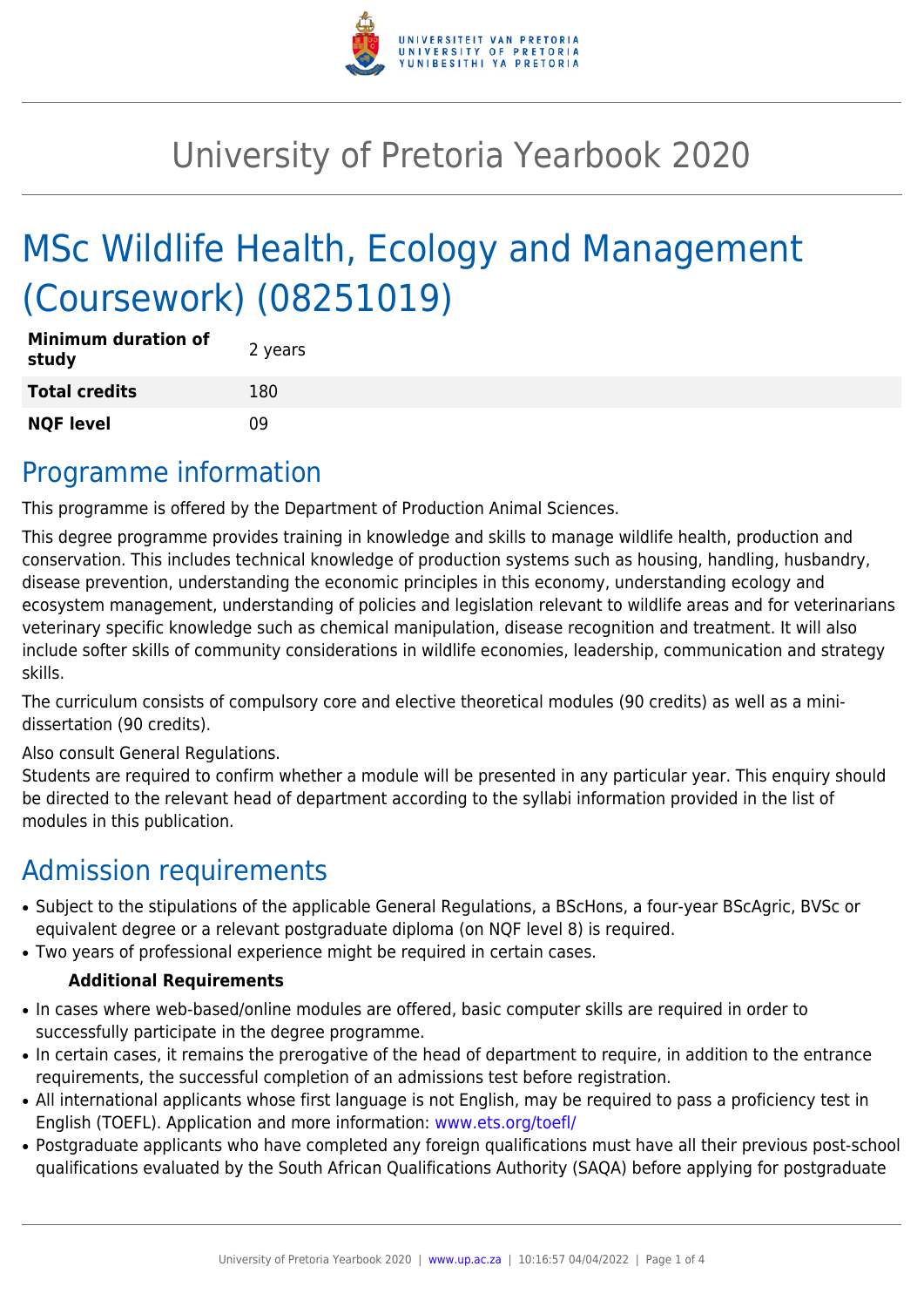

studies at the University of Pretoria: [www.saqa.org.za](http://www.saqa.org.za)

## Examinations and pass requirements

A minimum examination mark of 50% is required in each of the modules where a semester or year mark is not required. However, where a semester or year mark is required, the latter will contribute 50% to the final mark. A subminimum of 40% is required in the examination and a final mark of at least 50 % to pass the module. Instructions regarding requirements for semester, year or examination marks are published in the study guides, for the specific attention of candidates.

The MSc coursework degree is conferred by virtue of the successful completion of examinations on the coursework modules and a mini-dissertation.

If a student fails a module, he/she will have to repeat the module the following year. A module cannot be repeated more than twice.

## Research information

Also consult the General Regulations.

Candidates must submit a mini-dissertation which deals with an applied field of study. The topic is determined in consultation with the supervisor and the relevant head of department, and must be approved according to Faculty guidelines. The mini-dissertation is based on an applied research project or related research projects (which need not be original), planned and reported by the candidate. (Assistance with statistical processing, applied specialised procedures, etc. is allowed, but must be acknowledged.)

An internal as well as external examiner will evaluate the mini-dissertation. The supervisor may not be an examiner.

The average mark of the separate marks awarded by all examiners constitutes the final mark for the minidissertation. The minimum pass mark is 50%. The Dean, on the recommendation of the relevant head of the department, may permit a candidate who has failed, to submit an amended mini-dissertation for final adjudication.

### Pass with distinction

The degree is conferred with distinction on a student who has obtained at least 75% for the mini-dissertation and a weighted average of at least 75% in the other modules needed to comply with degree requirements, provided that a minimum pass mark of 60% in all the other modules have been obtained.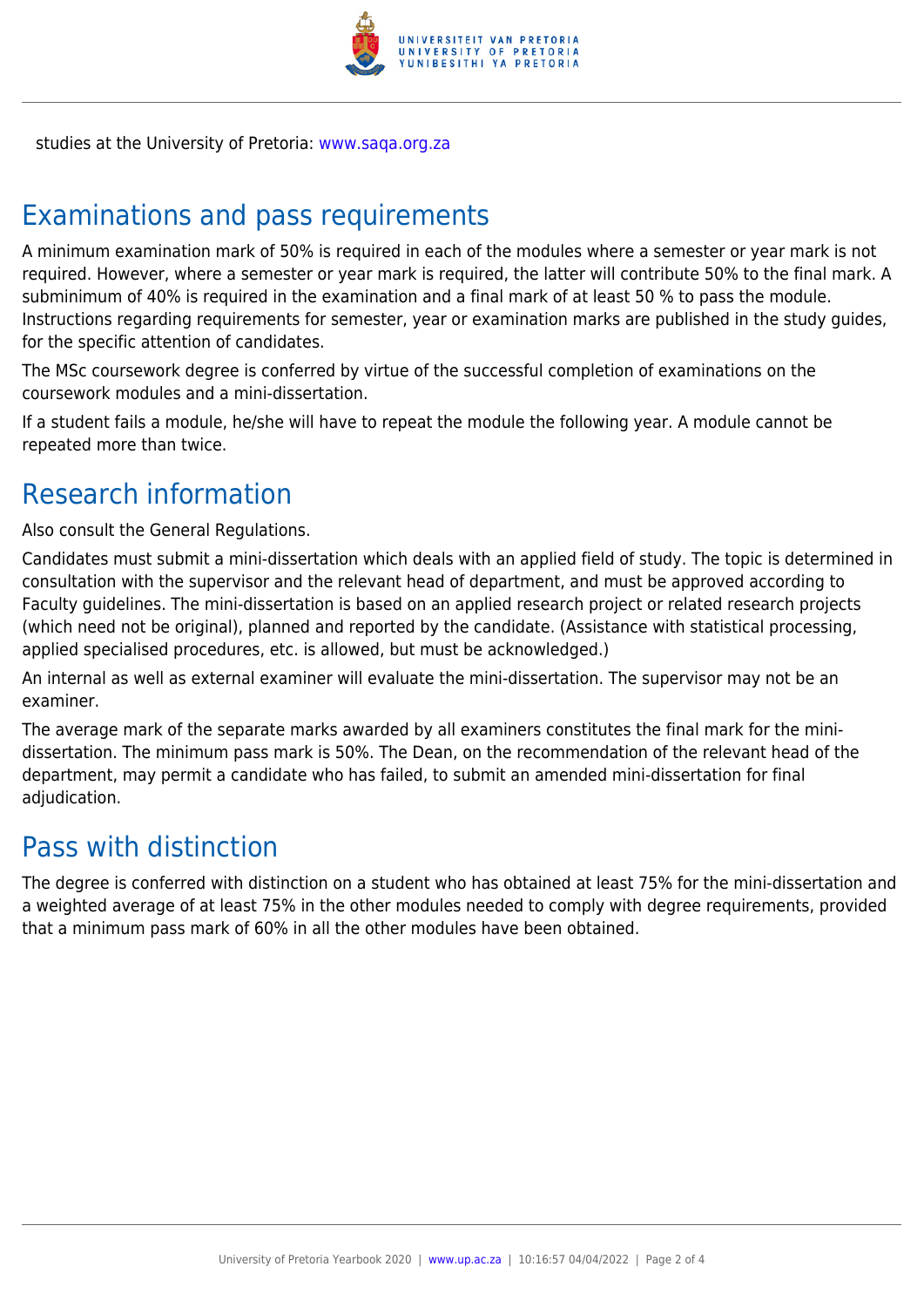

## Curriculum: Year 1

**Minimum credits: 90**

**Electives:**

**Choose 1 elective to the value of 15 credits or any appropriate 800-level module, relevant to the field of study**

#### **Fundamental modules**

[Research methodology 813](https://www.up.ac.za/yearbooks/2020/modules/view/VRM 813) (VRM 813) - Credits: 0.00

#### **Core modules**

[Wildlife management and production 800](https://www.up.ac.za/yearbooks/2020/modules/view/NLB 800) (NLB 800) - Credits: 20.00 [Wildlife ecology 810](https://www.up.ac.za/yearbooks/2020/modules/view/NLB 810) (NLB 810) - Credits: 20.00 [Wildlife health advanced 810](https://www.up.ac.za/yearbooks/2020/modules/view/WLS 810) (WLS 810) - Credits: 20.00 [Transfrontier parks and conservation 811](https://www.up.ac.za/yearbooks/2020/modules/view/WLS 811) (WLS 811) - Credits: 15.00

#### **Elective modules**

[Wildlife health introduction 812](https://www.up.ac.za/yearbooks/2020/modules/view/WLS 812) (WLS 812) - Credits: 15.00 [Wildlife veterinary specific 813](https://www.up.ac.za/yearbooks/2020/modules/view/WLS 813) (WLS 813) - Credits: 15.00